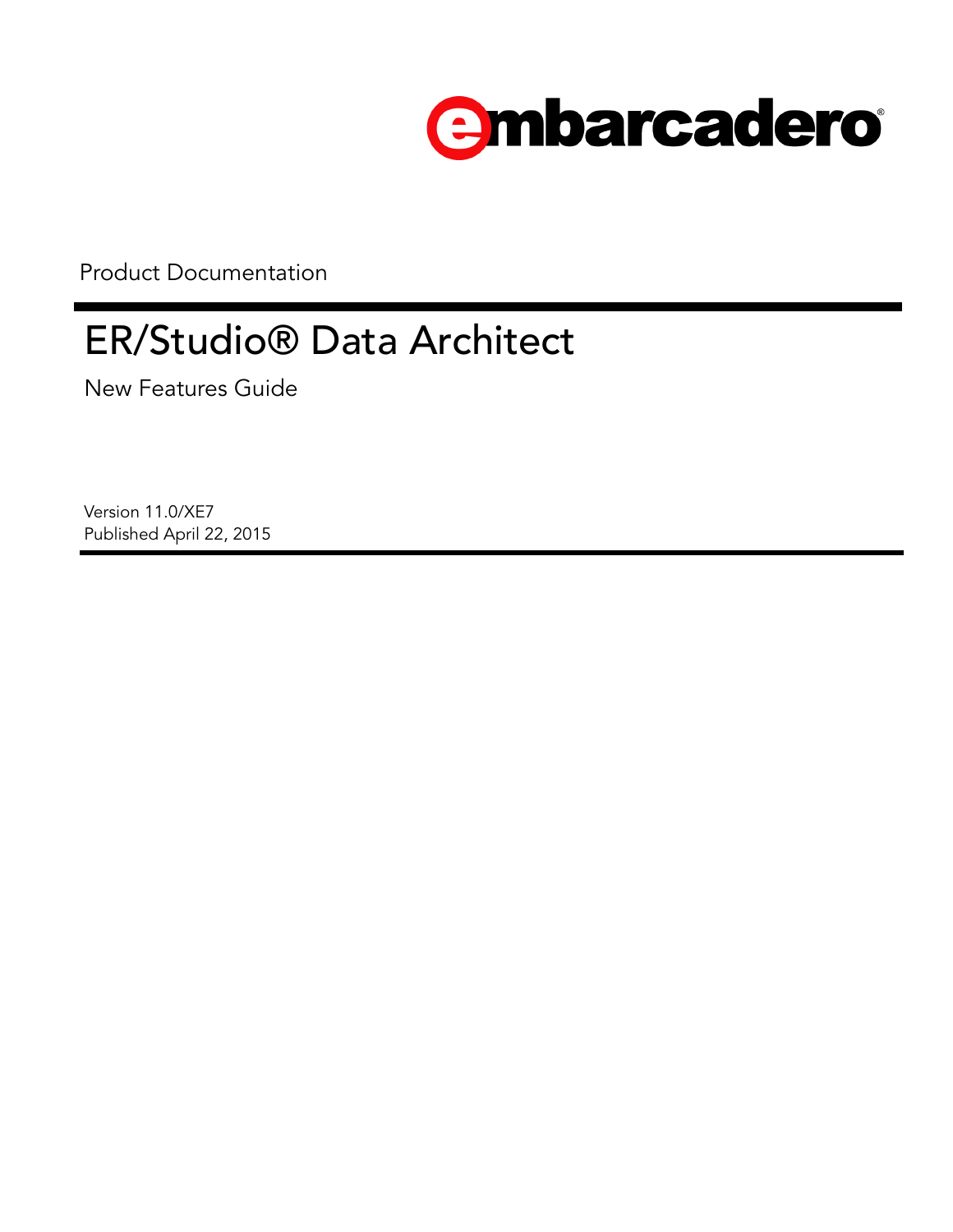© 2015 Embarcadero Technologies, Inc. Embarcadero, the Embarcadero Technologies logos, and all other Embarcadero Technologies product or service names are trademarks or registered trademarks of Embarcadero Technologies, Inc. All other trademarks are property of their respective owners.

Embarcadero Technologies, Inc. is a leading provider of award-winning tools for application developers and database professionals so they can design systems right, build them faster and run them better, regardless of their platform or programming language. Ninety of the Fortune 100 and an active community of more than three million users worldwide rely on Embarcadero products to increase productivity, reduce costs, simplify change management and compliance and accelerate innovation. The company's flagship tools include: Embarcadero® Change Manager™, CodeGear™ RAD Studio, DBArtisan®, Delphi®, ER/Studio®, JBuilder® and Rapid SQL®. Founded in 1993, Embarcadero is headquartered in San Francisco, with offices located around the world. Embarcadero is online at www.embarcadero.com.

April 22, 2015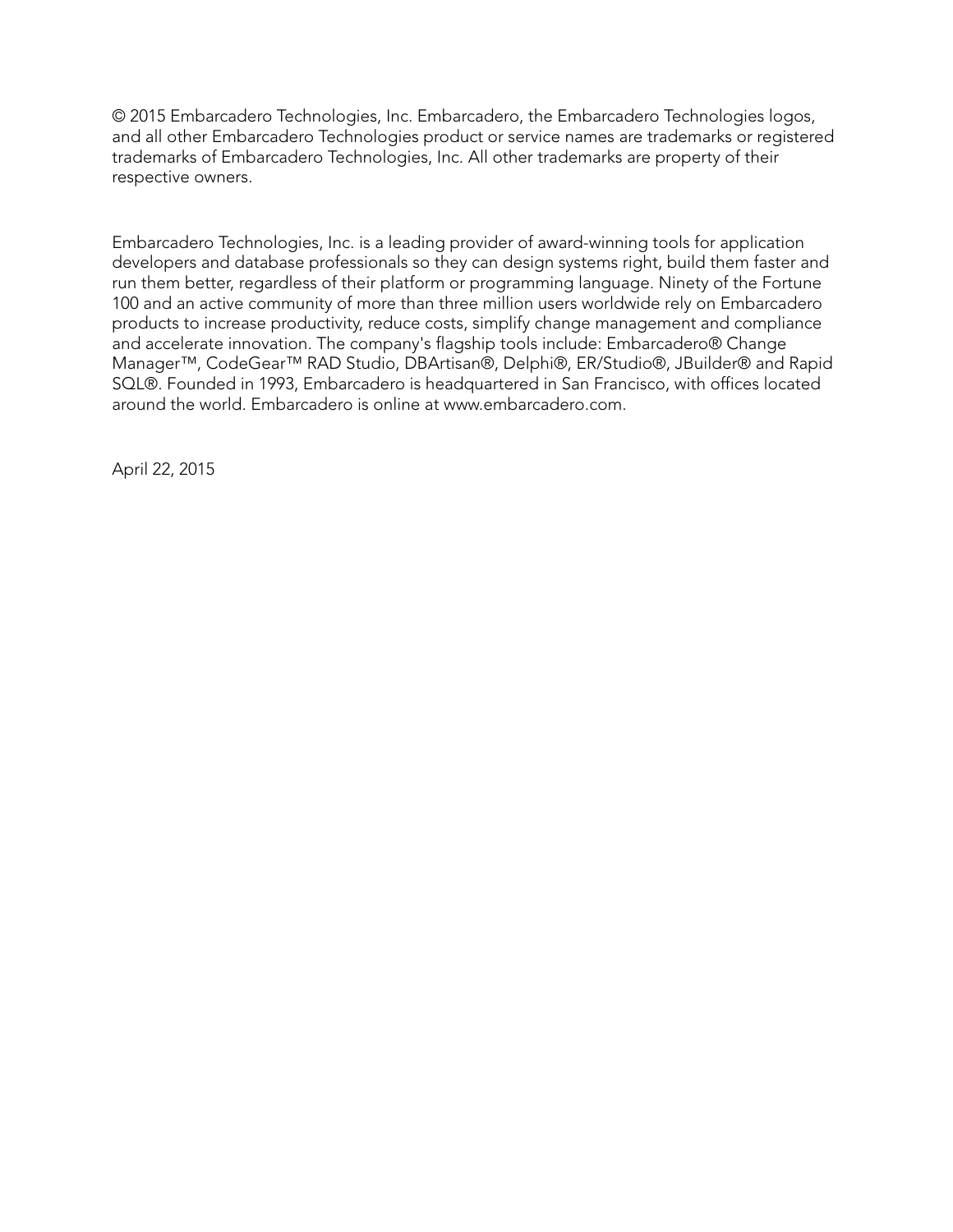# Contents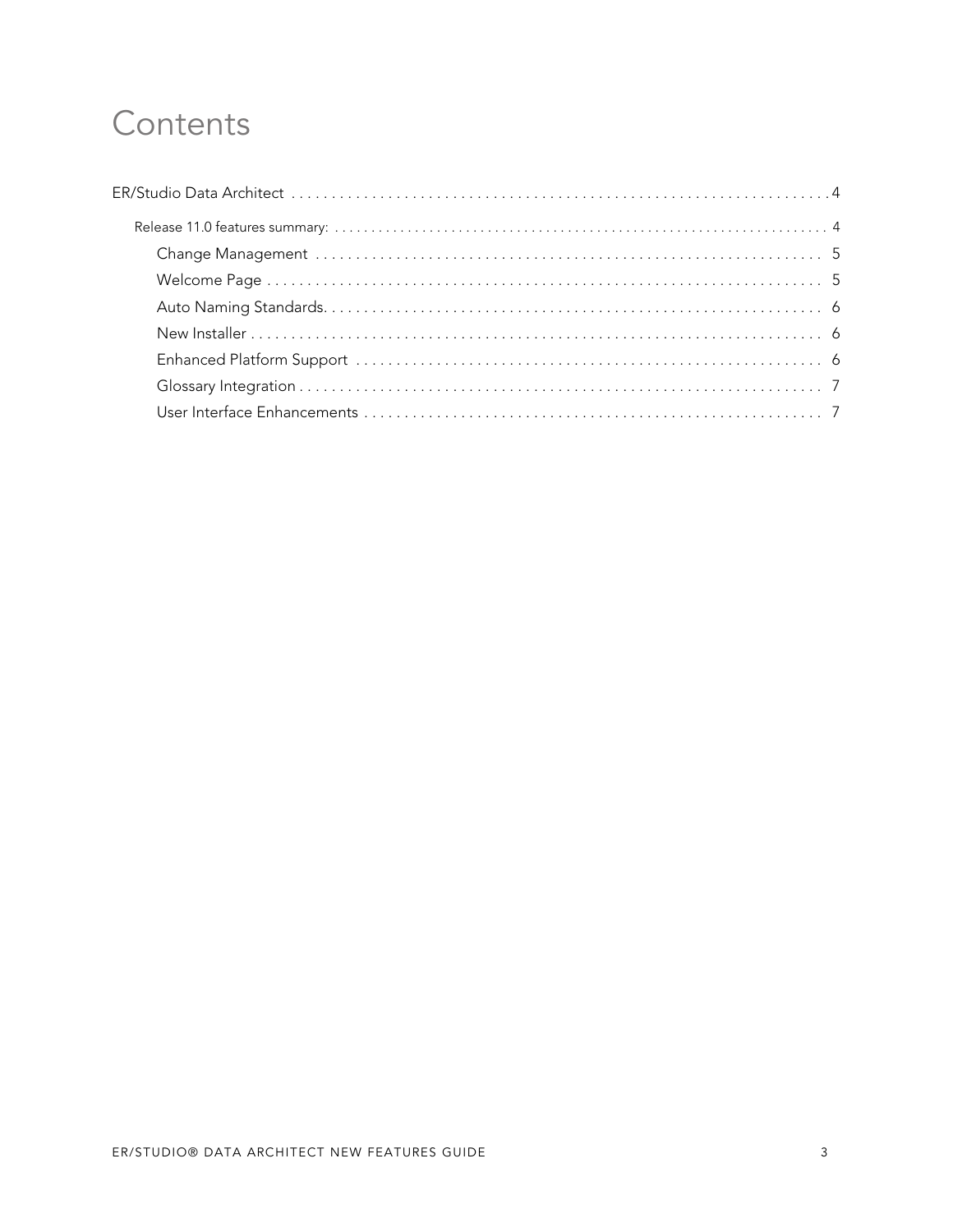# <span id="page-3-0"></span>ER/STUDIO DATA ARCHITECT

ER/Studio is a powerful data modeling and architecture solution that combines data, business process, and application modeling and reporting for data and enterprises of all sizes. Whether working with big data warehouses or relational databases, data management professionals use ER/Studio to easily capture and share models and metadata across the organization for improved alignment between business and IT.

# <span id="page-3-1"></span>RELEASE 11.0 FEATURES SUMMARY:

In addition to the many bug fixes, this new release of ER/Studio Data Architect version 11.0 includes the following new features:

- [Change Management](#page-4-0)
- [Welcome Page](#page-4-1)
- [Auto Naming Standards](#page-5-0)
- [New Installer](#page-5-1)
- [Enhanced Platform Support](#page-5-2)
- [Glossary Integration](#page-6-0)
- [User Interface Enhancements](#page-6-1)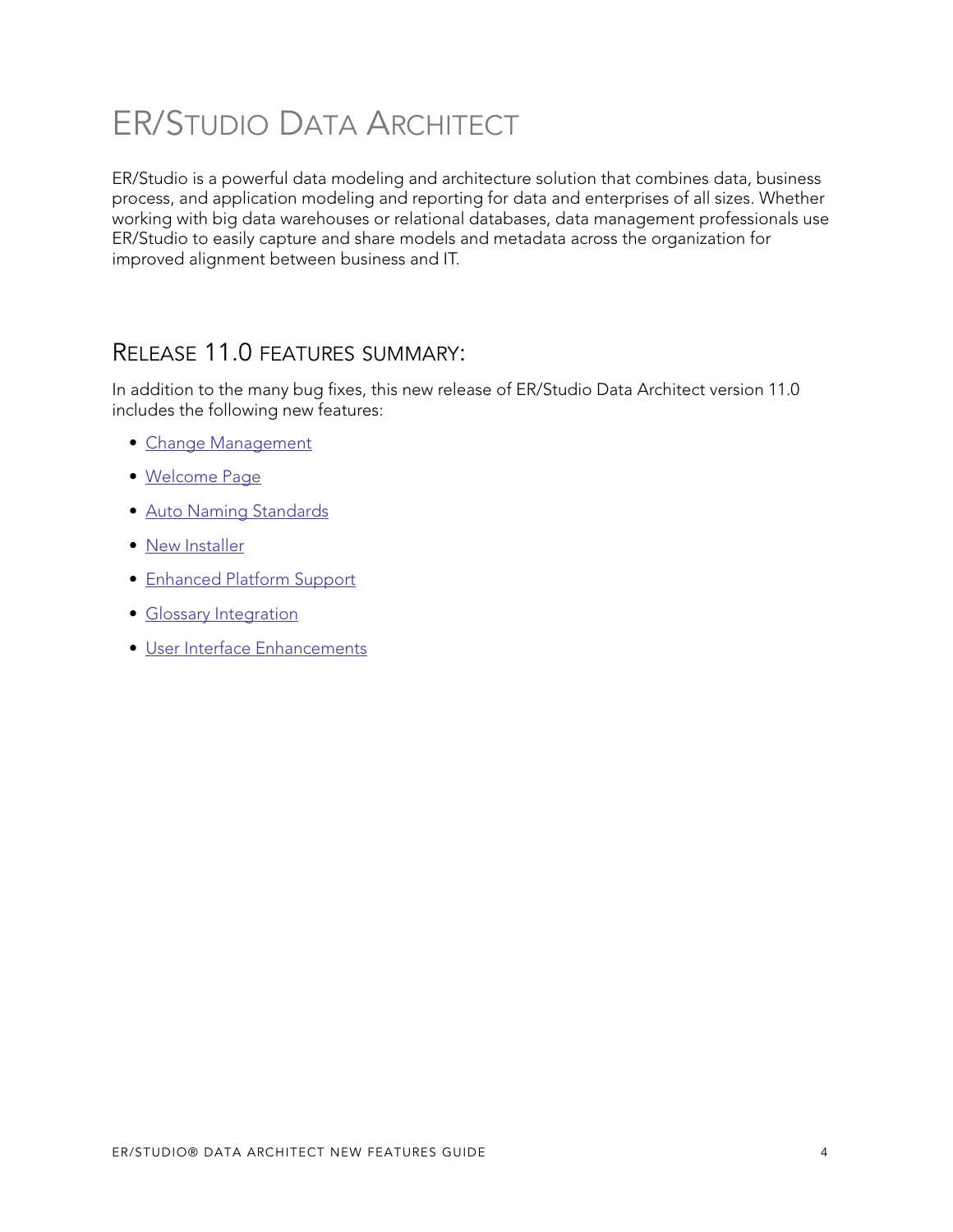# <span id="page-4-0"></span>CHANGE MANAGEMENT

Allowing you to collaborate in an Agile environment, Change Management Center gives you the ability to track and manage the changes made by Repository check-ins, while also associating model changes with tasks.

|                             |               | <b>Change Management Center</b>       |  |  |  |  |
|-----------------------------|---------------|---------------------------------------|--|--|--|--|
| Tasks Change Records        |               |                                       |  |  |  |  |
| Show tasks that begin with: |               | Show: G All C Open C Closed           |  |  |  |  |
| Tasks                       | <b>Status</b> | Description                           |  |  |  |  |
| New collaboration<br>E      | Open          | New team model for the Marketing team |  |  |  |  |
|                             | Completed     |                                       |  |  |  |  |

# <span id="page-4-1"></span>WELCOME PAGE

Newly implemented in version 11.0 of ER/Studio Data Architect is the interactive Welcome Page. A starting point for new and experienced users. Containing links to your recent files, plus the ability to create new models, open the reverse engineer or import wizards in a single click. The Welcome Page also includes a number of helpful videos to guide you through some of the more important features, and for new users, a simple getting started video. If you do not have Internet connectivity, there is an auto-sensing offline page that shows limited interactive content, but is still filled with convenient information and the same useful quick links to get you quickly back to where you left off.

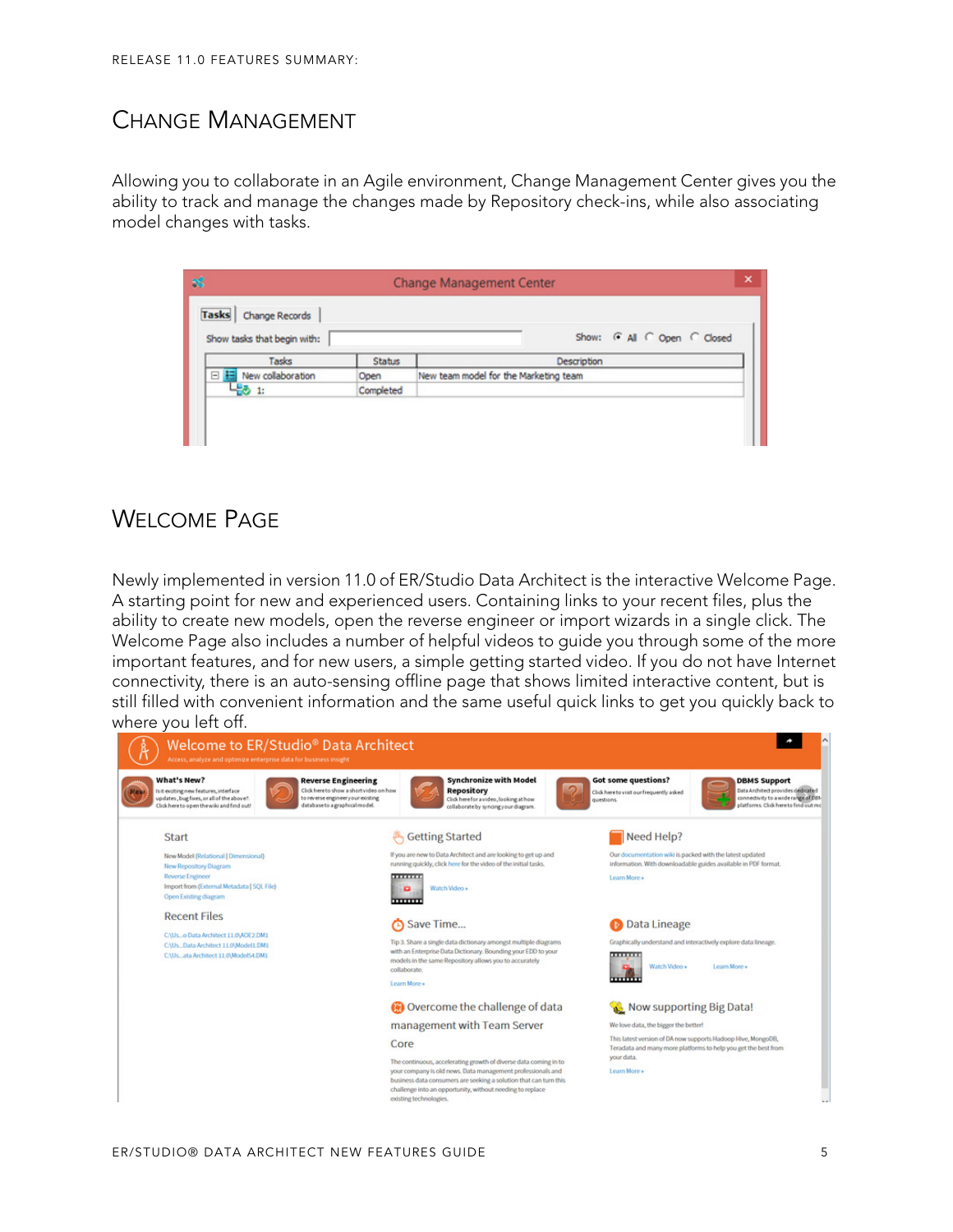# <span id="page-5-0"></span>AUTO NAMING STANDARDS

Naming Standards have been an effective method of keeping your models in line with any organizational naming conventions and compliance that is in place, however now the Auto Naming Standards feature allows you to create and modify while automatically applying your naming standard templates.

**In-Editor Naming Standards** 

- $\overline{\nabla}$  Enable automatic name translation
- $\overline{\nabla}$  Use entity/table NST for children

#### <span id="page-5-1"></span>NEW INSTALLER

Streamlining the install process, the new WiX installer means you have more power, and simpler installs with less keystrokes

### <span id="page-5-2"></span>ENHANCED PLATFORM SUPPORT

- The ability to suppress index names for Teradata. This option is available within the Entity Editor DDL and the DDL Generation Wizard.
- Support added for Advanced Compression with Oracle Database 11g.